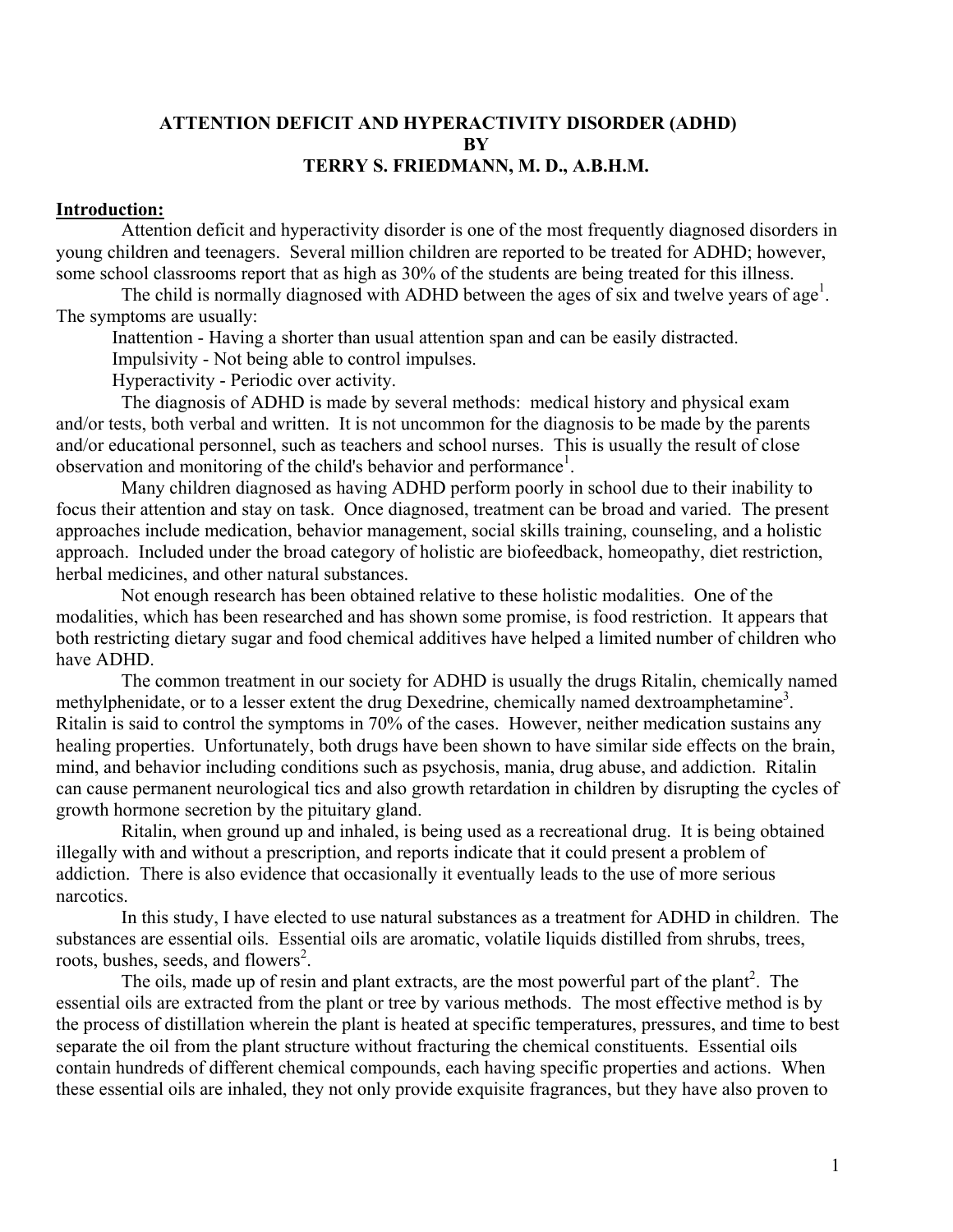be able to produce physical, emotional, mental, and spiritual well-being of people since the beginning of time 2 . Records dating back to 4500 BC describe the use of balsamic aromatic substances for religious rituals and medical conditions<sup>2</sup>.

 The chemical constituents of essential oils have been compared to human blood for they have similar properties; that of immune and nervous system stimulation, being antimicrobial in nature, of containing nutrients and oxygen, and of stimulating the regeneration of all tissues. One of the reasons for this is the way by which the oils are absorbed by the body. When the essential oil is inhaled, the micro droplets are carried to the limbic system of the brain, which is that portion that is the processing center for reason, emotion, and smell, and to the hypothalamus, which is the hormone command center. The essential oil micro droplets are also carried to the lungs where they enter the circulatory system. Some essential oils contain high levels of the chemical constituents sesquiterpenes, which can dramatically increase oxygenation and activity in the brain<sup>2</sup>. Other essential oils because of their unique constituents tend to have a greater role in hormonal secretion and in the balance of mood and emotions.

### **Method:**

**Subjects:** The study was performed with children, ages six to fourteen, who were previously diagnosed as having ADHD. None of them were being treated with medication at the time nor to my knowledge had any of them even taken medication specifically for this disorder.

 In the study, there were sixteen controls who received no treatment and eighteen subjects who were treated by one of three essential oils. There were six girls and twelve boys in the treatment group and five girls and eleven boys in the control group. They all lived in the Denver greater metropolitan area and were recruited either through advertisements in local newspapers or by word of mouth. They were not financially or otherwise reimbursed for their participation in the study.

**Equipment:** The equipment used in testing the subjects was a real-time electro-encephalograph (EEG). This measures electrical impulses in the brain by placing small sensors called electrodes on a person's scalp to detect the electrical impulses moving through the brain. The real-time EEG measures all major areas of the brain and gives instant feedback. The instruments used in the study were the J and J-I-330-Beta-Theta and the Neurodata 3000. Although the equipment is manufactured by two different sources, their operation is essentially the same in its measurement of the brain waves.

**Equipment Technique:** While the real-time EEG equipment is capable of measuring all the brain waves, only two parameter types were measured, beta and theta waves.

 The beta brain waves, whose frequency is 13-30 cycles per second, reflect those waves that are being produced by the brain when the subject is alert and/or performing a task. For example, if one were mentally performing a test, such as deriving a solution to a mathematical problem, then the brain would be functioning in such a manner as to express a large amount of beta waves.

 The theta waves, whose frequency is 4-8 cycles per second, on the other hand reflect the brain in the state of sleep or daydreaming, but awake. Therefore, we would tend to see a large amount of theta waves during these states.

 Consequently, if we measured the ratio of beta waves to theta waves, we would then have criteria for knowing if the brain is functioning primarily in a beta state, meaning alertness, or a theta state, indicating lack of focus on the tasks at hand.

 Obviously, a beta-theta ratio is a significant tool, which can be used to measure the kind of brain function, which we are interested in knowing. One fact observed regarding the brain waves measured by the real-time EEG is that initially there was a difference between the waves of normal children compared to ADHD children. While brain waves from normal children were high in amounts of beta waves and low in the amounts of theta waves during waking hours, the reverse was true in the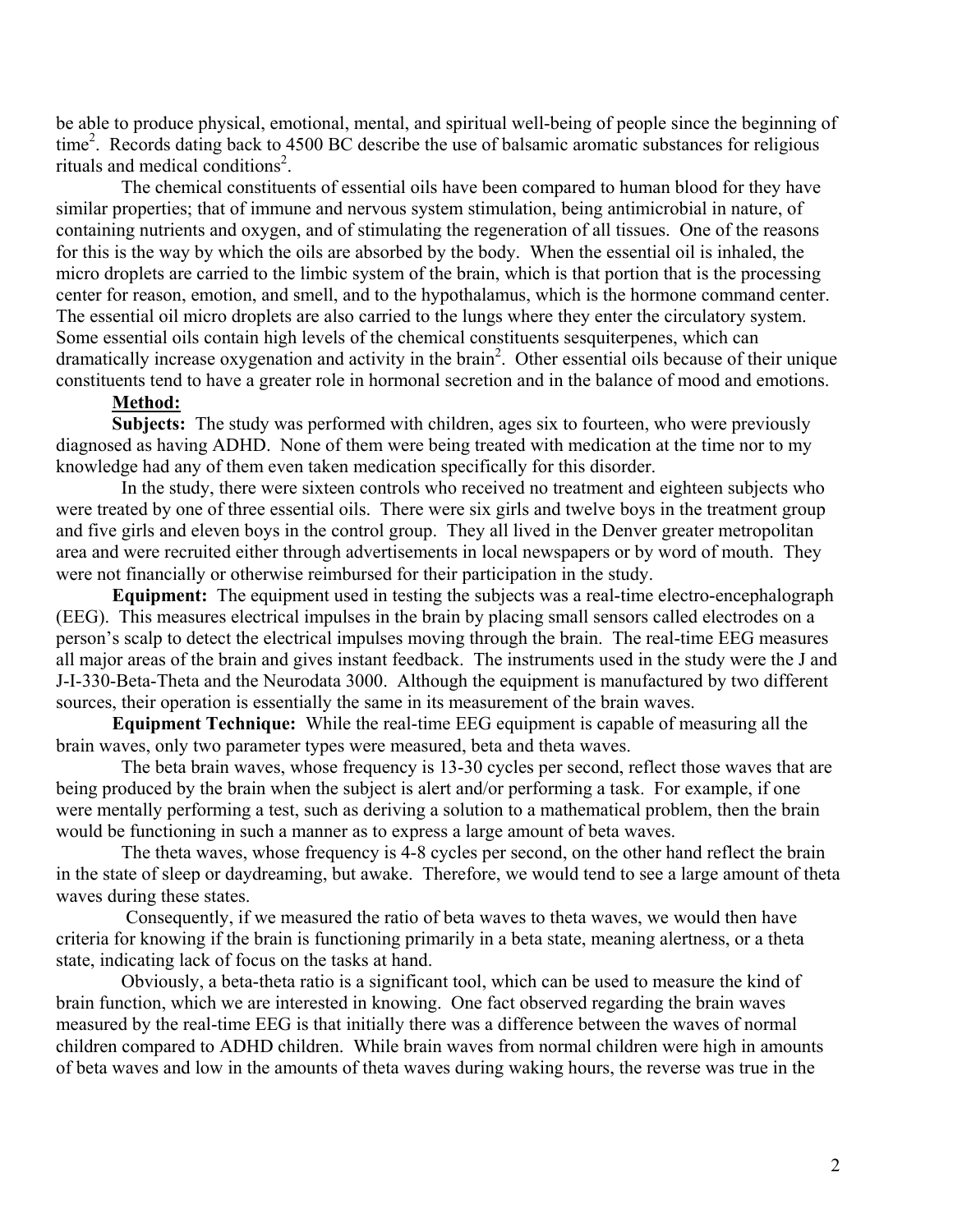children diagnosed with ADHD. In other words, ADHD children had higher amounts of theta waves as compared to beta waves.

**Experimental Design and Procedures:** When the subjects initially entered the study, they were administered a T.O.V.A. test. The T.O.V.A. interpretation evaluates attention to stimuli in comparison to the norms, thereby measuring the degree of impulsivity, which is one of the symptoms of ADHD. This then detects the possible presence of ADHD.

 The results, compared to the normal same-gender, same-age, and average I.Q. group, are reported as standard deviations and standard scores. Each subject was then evaluated on the real-time EEG. Their beta and theta brain waves were measured and their beta-theta ratios recorded.

 Next, the subjects were randomly divided into three different groups with six persons per group. For each of the three groups, one of three essential oils was randomly selected. The intent was to administer that oil to the subject.

 The first of these oils is Cedrus atlantica, common name Cedarwood; chosen because of its high concentration of sesquiterpenes making up 50% of its constituents, which improves oxygenation of the cells of the brain.

 The second oil is Vetiveria zizanioides, common name Vetiver, whose action calms and balances the nervous system and at the same time stimulates the circulatory system.

 The third oil is Lavandula angustifolia, common name Lavender, which has both a sedative as well as a stimulating action. It sedates part of the brain at the same time stimulating the limbic region of the brain.

 Each subject in the study was given a glass bottle of the appropriate essential oil to administer at home.

## **Treatment:**

 Six subjects were given Cedarwood oil, six were given Vetiver oil, and six were given Lavender oil. The subjects were asked to inhale the oil three times a day, using a technique of holding the open bottle next to the nostrils and taking three deep inhalations. The essential oil was inhaled daily for a period of thirty days. At the end of thirty days, the subjects were asked to return to the clinic where they retested on the real-time EEG. The beta-theta ratios were again recorded. Last, they were once again administered the T.O.V.A. test.

## **Results:**

**Overview of Analysis Procedure:** For each essential oil, the initial beta-theta ratios were compared with the post-treatment tests. The mean scores were compared.

 Next, the control data was compared in order to find any change from the first to the second real-time EEG.

 The next test was the comparison of the overall T.O.V.A. test scores, both pre-treatment and post-treatment. Then the controls were compared for any change from first to second T.O.V.A. test.

 The last comparison was between the pre-testing and post-testing changes of the treated groups compared to pre-testing and post-testing of subjects who were not treated, or controls.

**Treatment Outcome:** The final numbers of subjects in the study shrank from thirty-four at the beginning of the study to thirty at the end of the study. Four of the treated group dropped out of the study, leaving the totals of each of the three groups of four subjects in the Vetiver group, four subjects in the Lavender group, and no change (maintained at six) in the Cedarwood group.

 The reasons for the non-compliance were varied from one subject who developed a skin rash to another subject who moved out of the state during the study.

 The analyses revealed a significant improvement in the pre- and post-treatment Vetiver essential oil group. The improvement was 32%. A similar result was seen with the pre- and post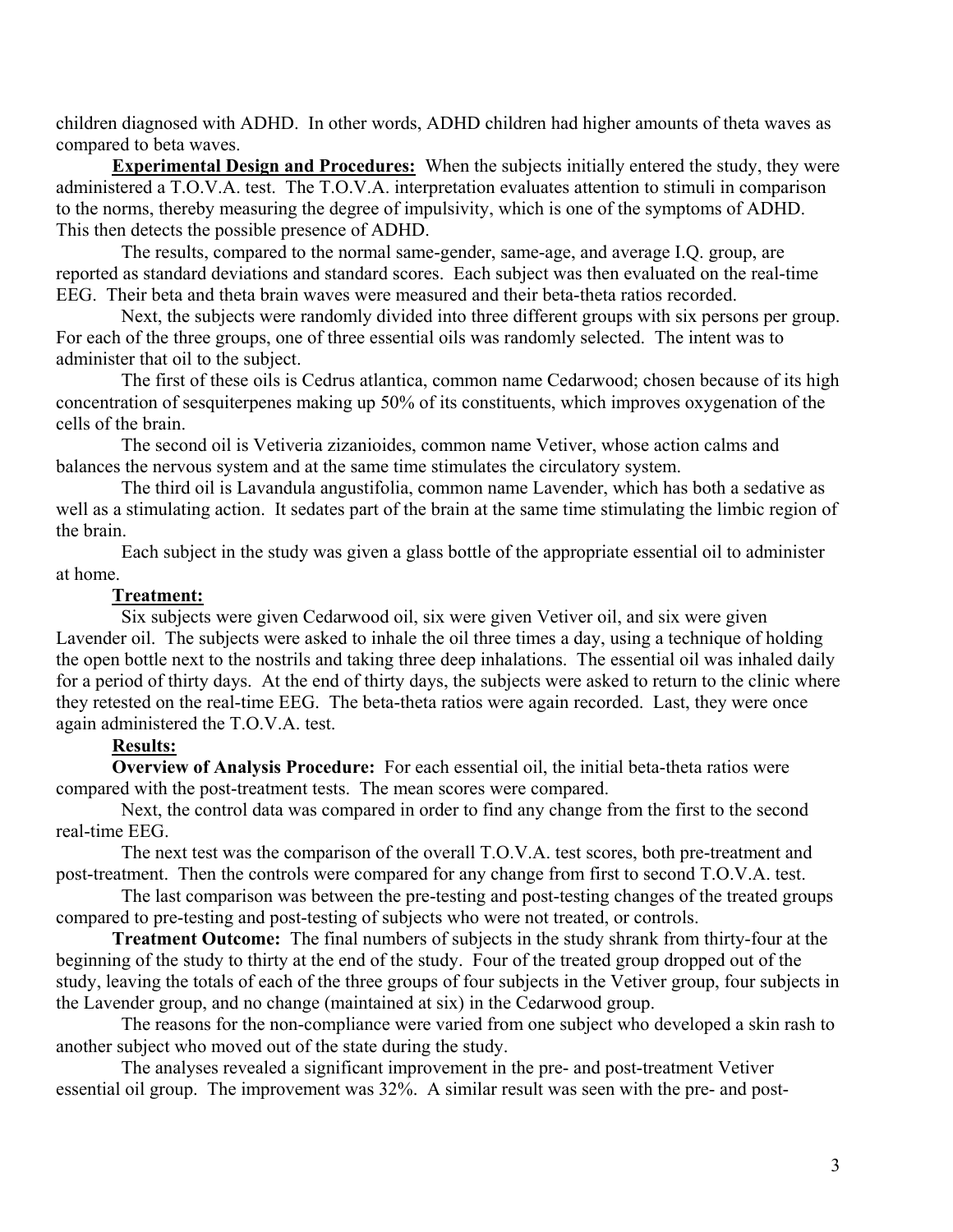treatment of the Cedarwood essential oil group. The Lavender treated group showed no improvement between pre- and post-treatment testing. When compared with the control group, the Vetiver treated group's improvement was statistically significant.

 However, because of the relatively small sample and the extremely low-test scores in the pretreated real-time EEG study of the Cedarwood group, the statistical analysis was skewed. What this means is that the results showing the improvement was not statistically significant when analyzed. This was true even though the improvement of the test results of pre-treatment compared to post-treatment subjects was quite notable in a positive way. The T.O.V.A. pre- and post-testing results revealed an overall improvement, indicating a reduction of the symptoms of ADHD. The data is provided in the following tables:

| 1 ADU 21<br>Variable         | N              | <b>Mean</b> | Std. Dev.  | <b>Minimum</b> | <b>Maximum</b> |  |  |  |  |
|------------------------------|----------------|-------------|------------|----------------|----------------|--|--|--|--|
| <b>Treatment = Cedarwood</b> |                |             |            |                |                |  |  |  |  |
| <b>PRE</b>                   | 6              | 52.1666667  | 10.4578519 | 39.0000000     | 66.0000000     |  |  |  |  |
| <b>POST</b>                  | 6              | 84.8333333  | 18.5193592 | 56.0000000     | 100.0000000    |  |  |  |  |
| Change                       | 6              | 32.6666667  | 19.6943308 | 12.0000000     | 60.0000000     |  |  |  |  |
| <b>Treatment = Lavender</b>  |                |             |            |                |                |  |  |  |  |
| <b>PRE</b>                   | 4              | 80.7500000  | 18.2460041 | 64.0000000     | 98.0000000     |  |  |  |  |
| <b>POST</b>                  | $\overline{4}$ | 85.5000000  | 9.0369611  | 77.0000000     | 96.0000000     |  |  |  |  |
| Change                       | $\overline{4}$ | 4.7500000   | 22.3662692 | $-21.0000000$  | 30.0000000     |  |  |  |  |
| <b>Treatment = Vetiver</b>   |                |             |            |                |                |  |  |  |  |
| <b>PRE</b>                   | $\overline{4}$ | 66.7500000  | 12.6852933 | 54.0000000     | 84.0000000     |  |  |  |  |
| <b>POST</b>                  | 4              | 98.7500000  | 1.5000000  | 97.0000000     | 100.0000000    |  |  |  |  |
| Change                       | $\overline{4}$ | 32.0000000  | 13.2916014 | 14.0000000     | 46.0000000     |  |  |  |  |
| $Treatment = zControl$       |                |             |            |                |                |  |  |  |  |
| <b>PRE</b>                   | 16             | 61.8750000  | 16.6448190 | 38.0000000     | 92.0000000     |  |  |  |  |
| <b>POST</b>                  | 16             | 76.0000000  | 15.9874951 | 32.0000000     | 99.0000000     |  |  |  |  |
| Change                       | 16             | 14.1250000  | 17.5911910 | $-15.0000000$  | 49.0000000     |  |  |  |  |

*Statistical data compiled by Dennis Eggett, Ph.D., Dept. of Statistics, Center For Statistical Research, Brigham Young University.* 

# **TABLE 2**

TABLE 1

| <b>CONTROL</b>                |          |                  |           |    |  |  |  |  |  |
|-------------------------------|----------|------------------|-----------|----|--|--|--|--|--|
| 95% Confidence                |          |                  |           |    |  |  |  |  |  |
|                               | Mean     | <b>Interval</b>  | Std. Dev. | N  |  |  |  |  |  |
| Mean T.O.V.A. Pre-Test Score  | 63.0%    | 55.0%, 70.9%     | 18.2%     | 20 |  |  |  |  |  |
| Mean T.O.V.A. Post-Test Score | $75.1\%$ | $67.6\%$ , 82.5% | $17.0\%$  | 20 |  |  |  |  |  |
| Mean Change in T.O.V.A. Score | 12.1%    | 4.8%, 19.4%      | 16.6%     | 20 |  |  |  |  |  |
| <b>TREATMENT</b>              |          |                  |           |    |  |  |  |  |  |
| 95% Confidence                |          |                  |           |    |  |  |  |  |  |
|                               | Mean     | <b>Interval</b>  | Std. Dev. | N  |  |  |  |  |  |
| Mean T.O.V.A. Pre-Test Score  | 64.9%    | 56.2%, 73.5%     | 17.1%     | 15 |  |  |  |  |  |
| Mean T.O.V.A. Post-Test Score | 89.5%    | 82.7%, 96.4%     | 13.5%     | 15 |  |  |  |  |  |
| Mean Change in T.O.V.A. Score | 24.7%    | 14.0%, 35.4%     | 21.1%     | 15 |  |  |  |  |  |